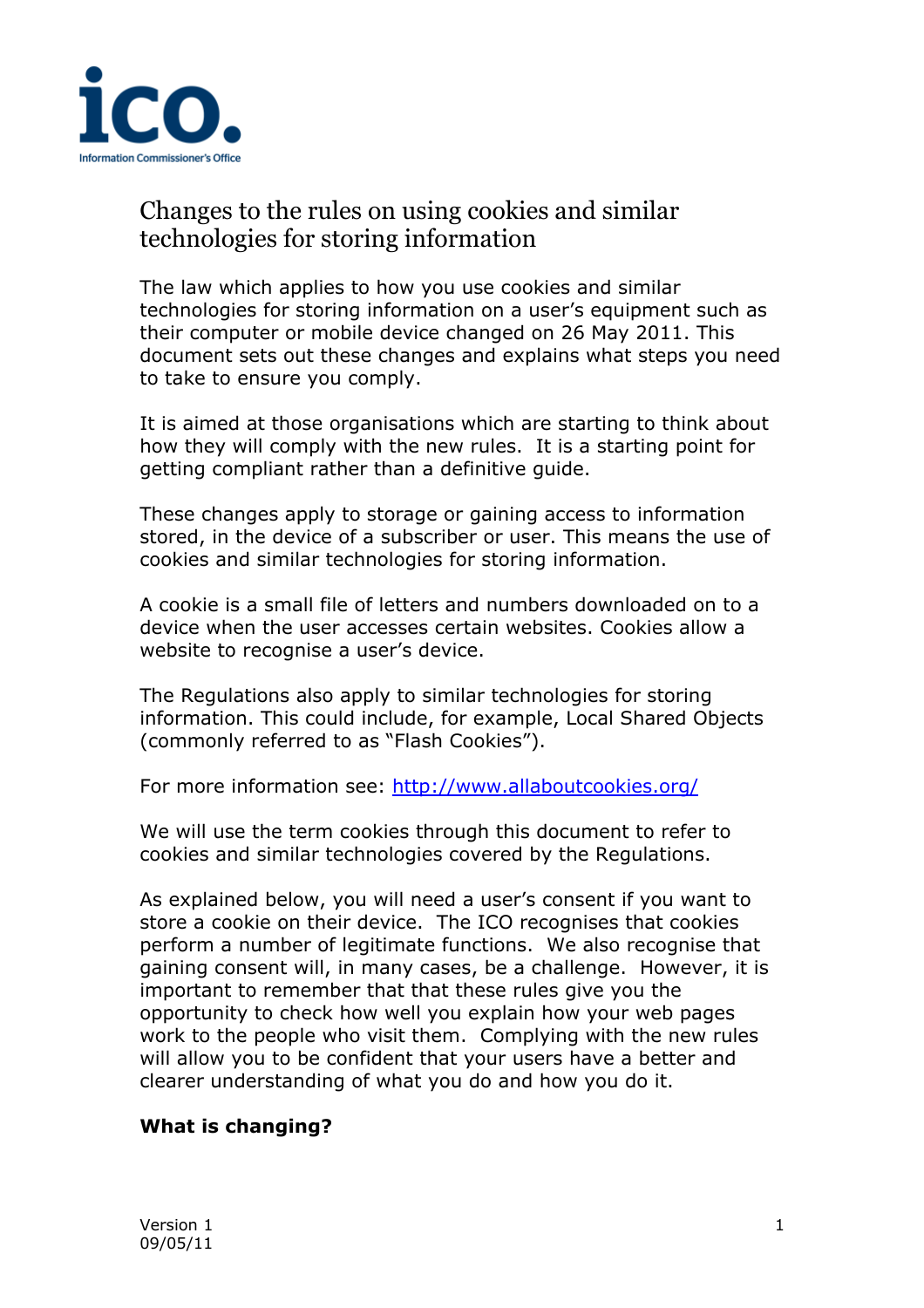The previous rule on using cookies for storing information was that you had to:

- tell people how you use cookies, and
- tell them how they could 'opt out' if they objected.

Many websites did this by putting information about cookies in their privacy policies and giving people the possibility of 'opting out'.

This rule was set out in Regulation 6 of the Privacy and Electronic Communications Regulations 2003 (PECR):

*6. (1) Subject to paragraph (4), a person shall not use an electronic communications network to store information, or to gain access to information stored, in the terminal equipment of a subscriber or user unless the requirements of paragraph (2) are met.* 

 *(2) The requirements are that the subscriber or user of that terminal equipment -* 

*(a) is provided with clear and comprehensive information about the purposes of the storage of, or access to, that information; and* 

*(b) is given the opportunity to refuse the storage of or access to that information* 

# **What do the new rules say?**

The new requirement is essentially that cookies can only be placed on machines where the user or subscriber has given their consent.

*6 (1) Subject to paragraph (4), a person shall not store or gain access to information stored, in the terminal equipment of a subscriber or user unless the requirements of paragraph (2) are met.* 

*(2) The requirements are that the subscriber or user of that terminal equipment--* 

*(a) is provided with clear and comprehensive information about the purposes of the storage of, or access to, that information; and* 

*(b) has given his or her consent.* 

*(3) Where an electronic communications network is used by the same person to store or access information in the terminal equipment of a subscriber or user on more than one occasion, it is sufficient for*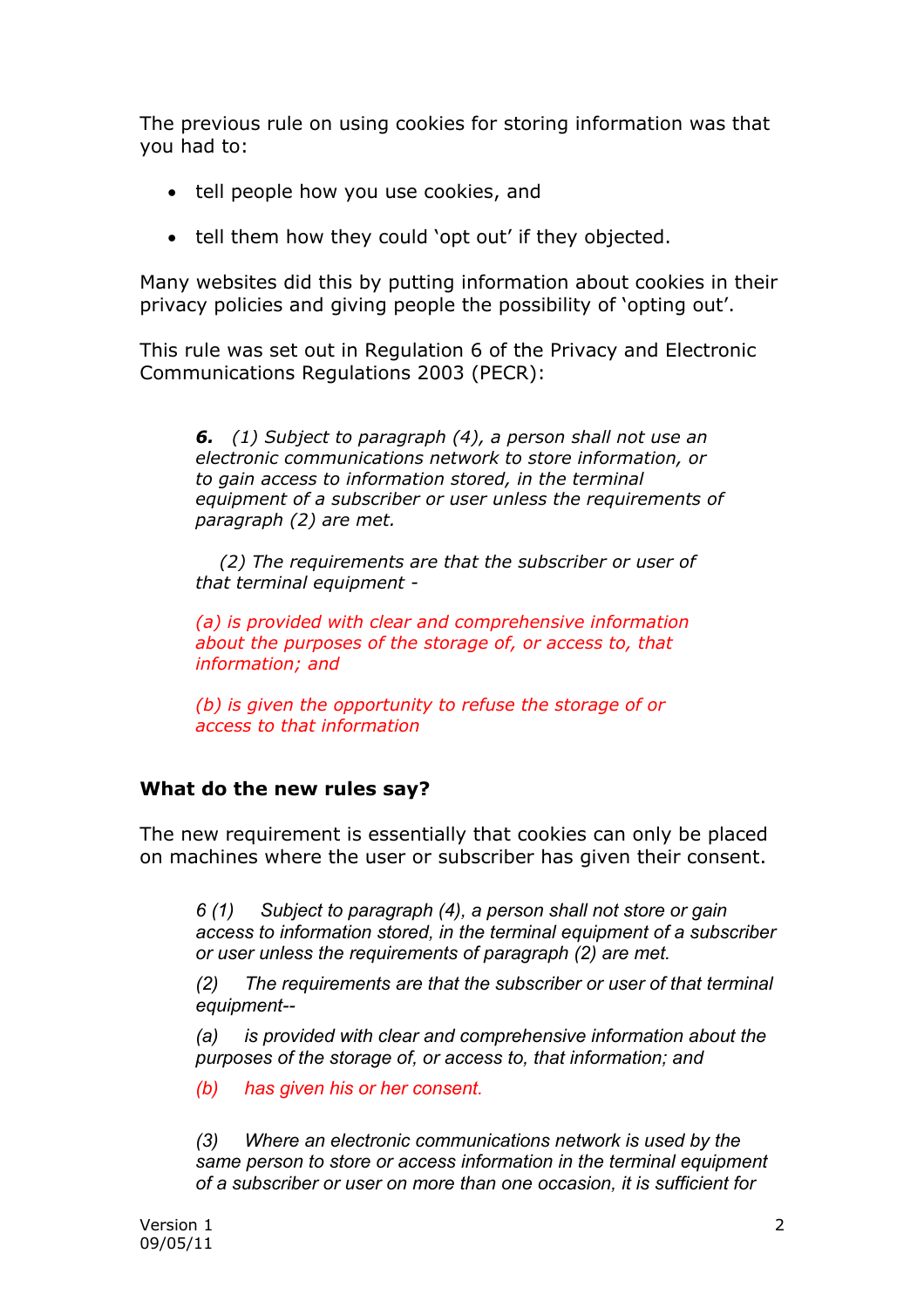*the purposes of this regulation that the requirements of paragraph (2) are met in respect of the initial use.* 

*"(3A) For the purposes of paragraph (2), consent may be signified by a subscriber who amends or sets controls on the internet browser which the subscriber uses or by using another application or programme to signify consent.*

*(4) Paragraph (1) shall not apply to the technical storage of, or access to, information--* 

*(a) for the sole purpose of carrying out the transmission of a communication over an electronic communications network; or* 

*(b) where such storage or access is strictly necessary for the provision of an information society service requested by the subscriber or user.* 

#### **Why is this rule changing?**

The European Directive on which the Regulations are based has been revised. UK law has to change to implement that changed Directive.

#### **Does this consent rule apply to every type of cookie?**

The only exception to this rule is if what you are doing is 'strictly necessary' for a service requested by the user. This exception is a narrow one but might apply, for example, to a cookie you use to ensure that when a user of your site has chosen the goods they wish to buy and clicks the 'add to basket' or 'proceed to checkout' button, your site 'remembers' what they chose on a previous page. You would not need to get consent for this type of activity.

This exception needs to be interpreted quite narrowly because the use of the phrase "strictly necessary" means its application has to be limited to a small range of activities and because your use of the cookie must be related to the service requested by the user. Indeed, the relevant recital in the Directive on which these Regulations are based refers to services "explicitly requested" by the user. As a result our interpretation of this exception therefore has to bear in mind the narrowing effect of the word "explicitly". The exception would not apply, for example, just because you have decided that your website is more attractive if you remember users' preferences or if you decide to use a cookie to collect statistical information about the use of your website.

# **When are the rules changing?**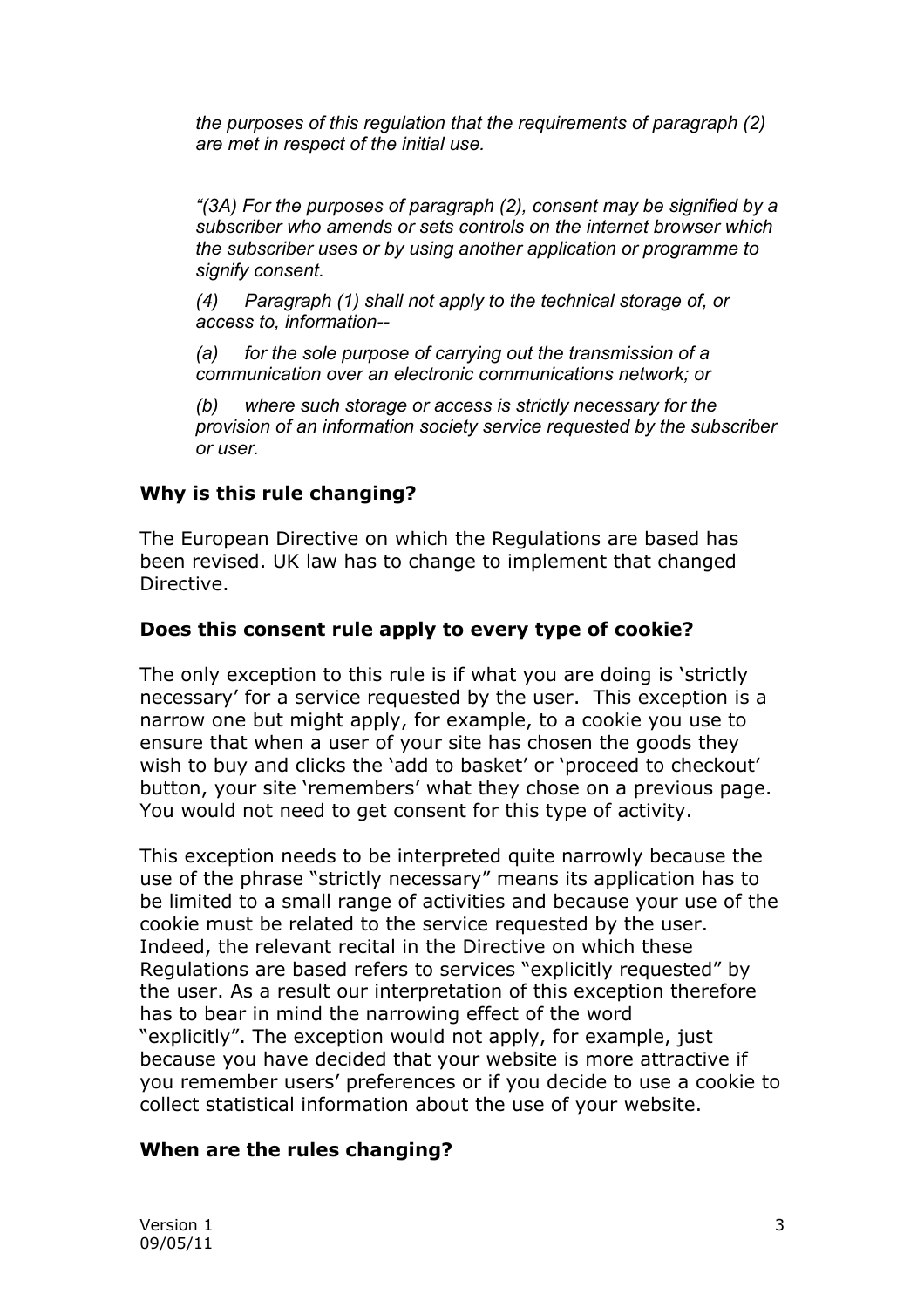The new legislation comes into force on 26 May 2011.

You need to take steps now to prepare and ensure you are ready to comply.

# **What will happen to me if I don't do anything?**

The government's view is that there should be a phased approach to the implementation of these changes. In light of this if the ICO were to receive a complaint about a website, we would expect an organisation's response to set out how they have considered the points above and that they have a realistic plan to achieve compliance. We would handle this sort of response very differently to one from an organisation which decides to avoid making any change to current practice. The key point is that you cannot ignore these rules.

The ICO will be issuing separate guidance on how we intend to enforce these Regulations.

# **So what do I need to do now?**

We advise you to now take the following steps:

- 1. Check what type of cookies and similar technologies you use and how you use them.
- 2. Assess how intrusive your use of cookies is.
- 3. Decide what solution to obtain consent will be best in your circumstances.

# **1. Check what type of cookies you use and how you use them**

This might have to be a comprehensive audit of your website or it could be as simple as checking what data files are placed on user terminals and why.

You should analyse which cookies are strictly necessary and might not need consent. You might also use this as an opportunity to 'clean up' your webpages and stop using any cookies that are unnecessary or which have been superseded as your site has evolved.

# **2. Assess how intrusive your use of these cookies is**

The new rule is intended to add to the level of protection afforded to the privacy of internet users. It follows therefore that the more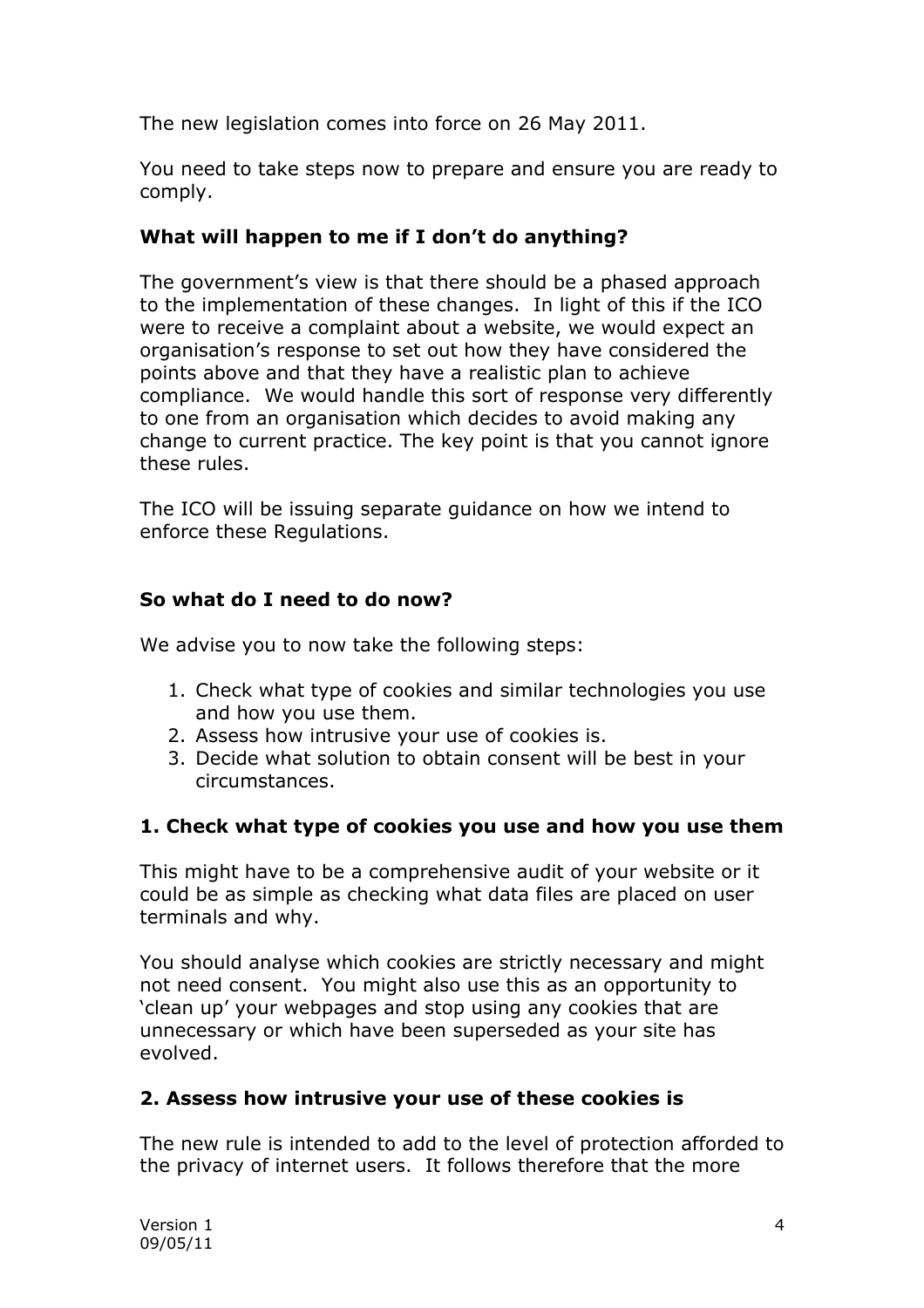intrusive your use of cookies is, the more priority you will need to give to considering changing how you use it.

Some of the things you do will have no privacy impact at all and may even help users keep their information safe. Other technologies will simply allow you to improve your website based on information such as which links are used most frequently or which pages get fewest unique views. However, some uses of cookies can involve creating detailed profiles of an individual's browsing activity. If you are doing this, or allowing it to happen, on your website or across a range of sites, it is clear that you are doing something that could be quite intrusive – the more privacy intrusive your activity, the more priority you will need to give to getting meaningful consent.

It might be useful to think of this in terms of a sliding scale, with privacy neutral cookies at one end of the scale and more intrusive uses of the technology at the other. You can then focus your efforts on achieving compliance appropriately providing more information and offering more detailed choices at the intrusive end of the scale.

#### **3. Decide what solution to obtain consent will be best in your circumstances**

Once you know what you do, how you do it and for what purpose, you need to think about the best method for gaining consent. The more privacy intrusive your activity, the more you will need to do to get meaningful consent.

#### **I have heard that browser settings can be used to indicate consent – can I rely on that?**

One of the suggestions in the new Directive is that the user's browser settings are one possible means to get user consent. In other words, if the user visits your website, you can identify that their browser is set up to allow cookies of types A, B and C but not of type D and as a result you can be confident that in setting A, B and C you have his consent to do so. You would not set cookie D.

At present, most browser settings are not sophisticated enough to allow you to assume that the user has given their consent to allow your website to set a cookie. Also, not everyone who visits your site will do so using a browser. They may, for example, have used an application on their mobile device. So, for now we are advising organisations which use cookies or other means of storing information on a user's equipment that they have to gain consent some other way.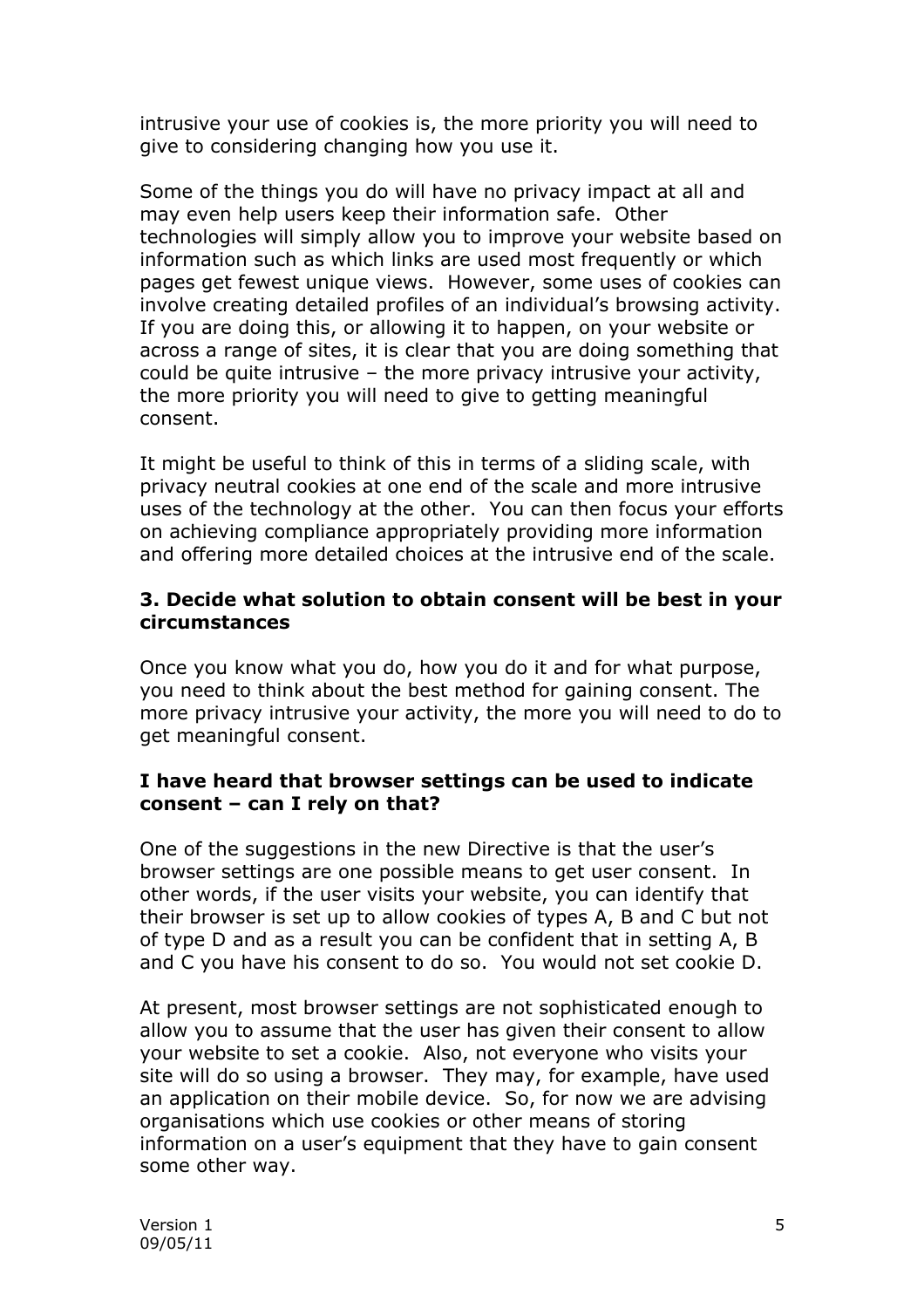#### **If I can't rely on browser settings what other options are there?**

In future many websites may well be able to rely on the user's browser settings to demonstrate that they had the user's agreement to set all sorts of cookies. We are aware that the government is working with the major browser manufacturers to establish which browser level solutions will be available and when. For now, though, you will need to consider other methods of getting user consent. What is appropriate for you will depend on what you are doing. You should also consider the fact that not all of your website visitors will have the most up-to-date browser with these enhanced privacy settings. You would still need to gain consent for those users.

You need to provide information about cookies and obtain consent before a cookie is set for the first time. Provided you get consent at that point you do not need to do so again for the same person each time you use the same cookie (for the same purpose) in future.

# **Pop ups and similar techniques**

Some have suggested using pop-ups to ask for consent. This might initially seem an easy option to achieve compliance – you are asking someone directly if they agree to you putting something on their computer and if they click yes, you have their consent - but it's also one which might well spoil the experience of using a website if you use several cookies.

However, you might still consider gaining consent in this way if you think it will make the position absolutely clear for you and your users. Many websites routinely and regularly use pop ups or 'splash pages' to make users aware of changes to the site or to ask for user feedback. Similar techniques could, if designed well enough, be a useful way of informing users of the techniques you use and the choices they have. It is important to remember though that gaining consent in this potentially frustrating way is not the only option.

# **Terms and conditions**

There are already lots of examples of gaining consent online using the terms of use or terms and conditions to which the user agrees when they first register or sign up. Where users open an online account or sign in to use the services you offer, they will be giving their consent to allow you to operate the account and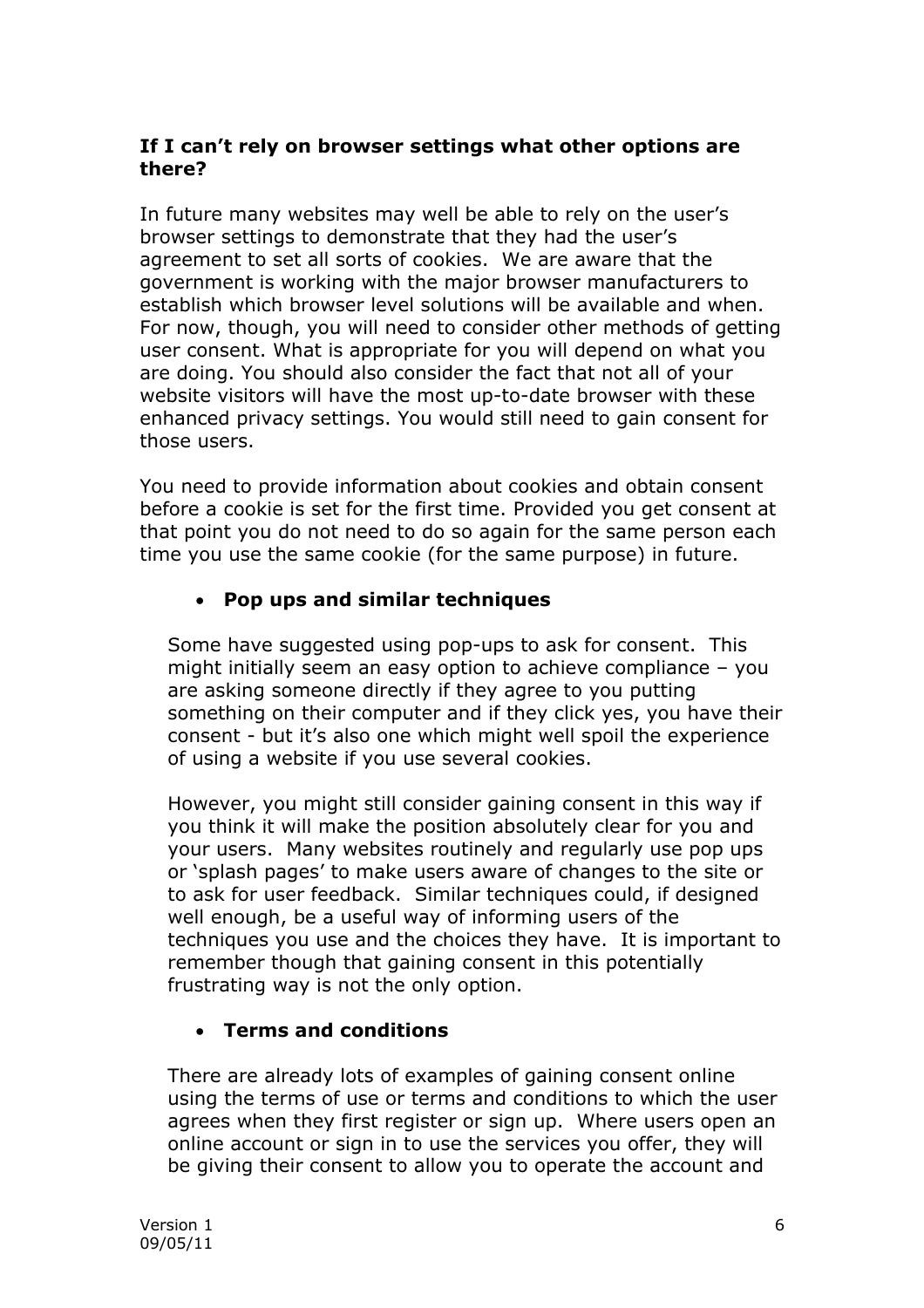offer the service and there is no reason why consent for the purposes of complying with the new rules on cookies cannot be gained in the same way.

However, it is important to note that changing the terms of use alone to include consent for cookies would not be good enough even if the user had previously consented to the overarching terms. To satisfy the new rules on cookies, you have to make users aware of the changes and specifically that the changes refer to your use of cookies. You then need to gain a positive indication that users understand and agree to the changes. This is most commonly obtained by asking the user to tick a box to indicate that they consent to the new terms.

The key point is that you should be upfront with your users about how your website operates. You must gain consent by giving the user specific information about what they are agreeing to and providing them with a way to show their acceptance. Any attempt to gain consent that relies on users' ignorance about what they are agreeing to is unlikely to be compliant.

# **Settings-led consent**

Some cookies are deployed when a user makes a choice about how the site works for them. In these cases, consent could be gained as part of the process by which the user confirms what they want to do or how they want the site to work.

For example, some websites 'remember' which version a user wants to access such as version of a site in a particular language. If this feature is enabled by the storage of a cookie, then you could explain this to the user and that it will mean you won't ask them every time they visit the site. You can explain to them that by allowing you to remember their choice they are giving you consent to set the cookie.

This would apply to any feature where you tell the user that you can remember certain settings they have chosen. It might be the size of the text they want to have displayed, the colour scheme they like or even the 'personalised greeting' they see each time they visit the site.

# **Feature-led consent**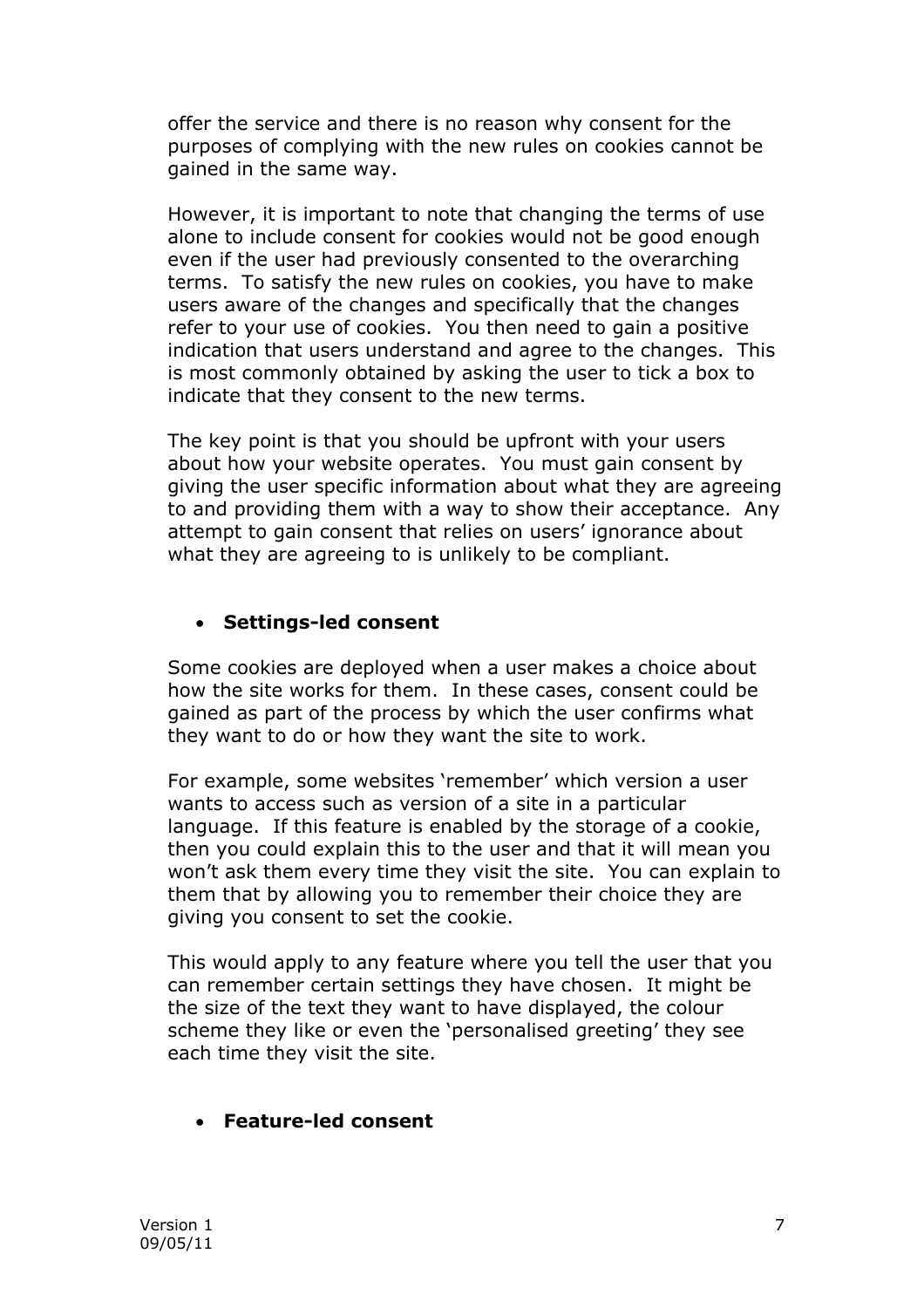Some objects are stored when a user chooses to use a particular feature of the site such as watching a video clip or when the site remembers what they have done on previous visits in order to personalise the content the user is served. In these cases, presuming that the user is taking some action to tell the webpage what they want to happen – either opening a link, clicking a button or agreeing to the functionality being 'switched on' – then you can ask for their consent to set a cookie at this point. Provided you make it clear to the user that by choosing to take a particular action then certain things will happen you may interpret this as their consent. The more complex or intrusive the activity the more information you will have to provide.

Where the feature is provided by a third party you may need to make users aware of this and point them to information on how the third party might use cookies and similar technologies so that the user is able to make an informed choice.

# **Functional uses**

You will often collect information about how people access and use your site and this work is often done 'in the background' and not at the request of the user. An analytic cookie might not appear to be as intrusive as others that might track a user across multiple sites but you still need consent. You should consider how you currently explain your policies to users and make that information more prominent, particularly in the period immediately following implementation of the new Regulations. You must also think about giving people more details about what you do – perhaps a list of cookies used with a description of how they work – so that users can make an informed choice about what they will allow.

One possible solution might be to place some text in the footer or header of the web page which is highlighted or which turns into a scrolling piece of text when you want to set a cookie on the user's device. This could prompt the user to read further information (perhaps served via the privacy pages of the site) and make any appropriate choices that are available to them.

If the information collected about website use is passed to a third party you should make this absolutely clear to the user. You should review what this third party does with the information about your website visitors. You may be able to alter the settings of your account to limit the sharing of your visitor information. Similarly, any options the user has should be prominently displayed and not hidden away.